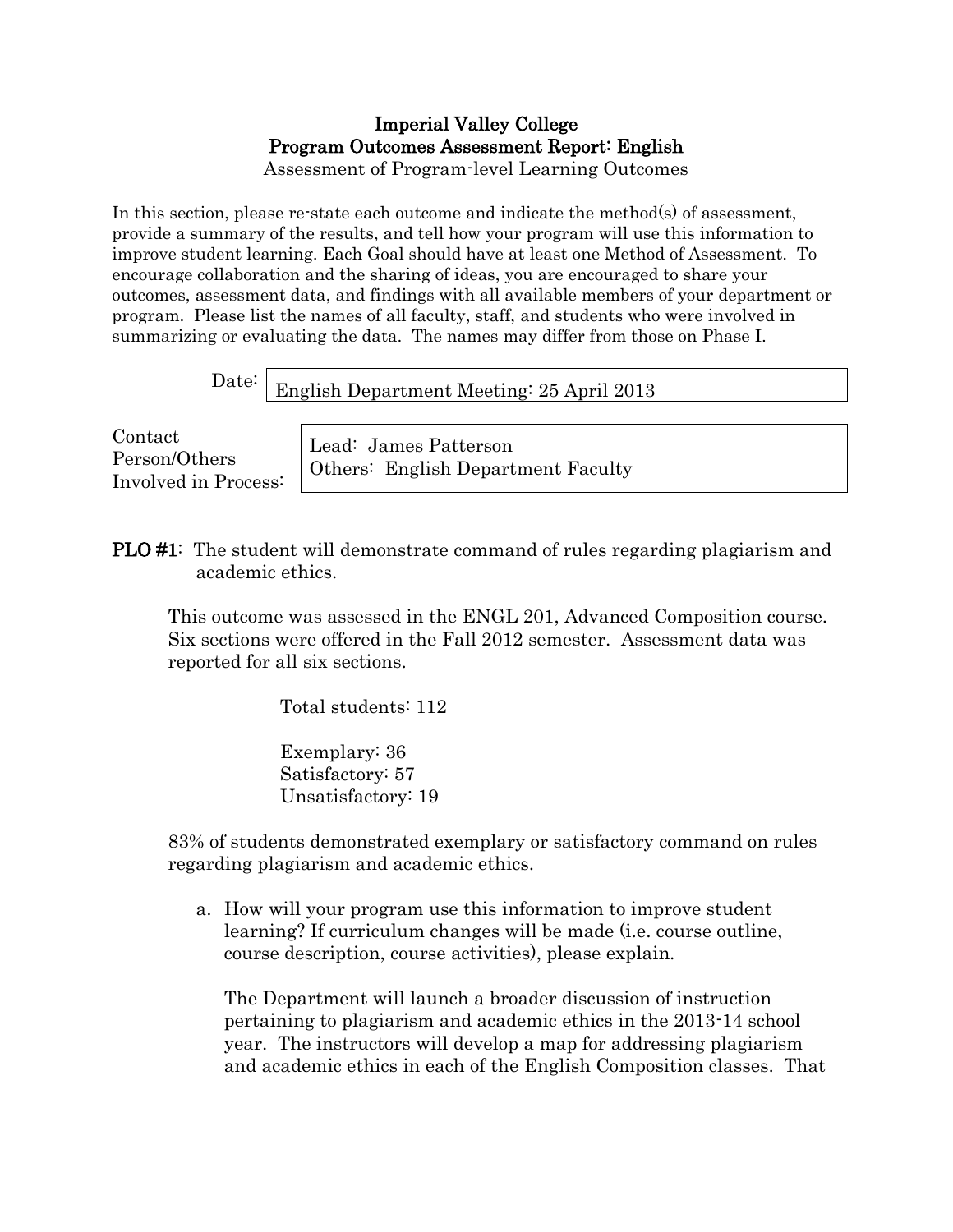map will lead to changes to the Course Outlines of Record for ENGL 008, 009, 010, 110, and 201.

PLO #2: The student will explicate and evaluate textual material in literature and rhetoric.

The outcome was assessed in ENGL 224, Survey of English Literature. One section of the course was offered in the Fall 2012 semester.

# of students: 19

Success rate: 15.5 Sample #1: 17/19 Sample #2: 16/19 Sample #3: 14/16 Sample #4: 15/18

a. How will your program use this information to improve student learning? If curriculum changes will be made (i.e. course outline, course description, course activities), please explain.

The English Department found the assessment data confusing. The instructors felt it appropriate to re-visit all three Program Learning Outcomes in the Fall 2013 semester with greater attention and care given to the instructions sent to instructors for data collection. In the fall semester, instructors will meet to dialogue about the specific data sought related to this outcome statement before data collection begins.

PLO #3: The student will produce an effective research paper using logical reasoning and analysis.

The outcome was assessed in the ENGL 101, Composition and Rhetoric course. 28 sections of the course were offered in the Fall 2012 semester. Assessment data was collected for 16 sections.

| Exemplary      | 26% |
|----------------|-----|
| Satisfactory   | 50% |
| Unsatisfactory | 24% |

Data is based on students who finished the semester and submitted research papers.